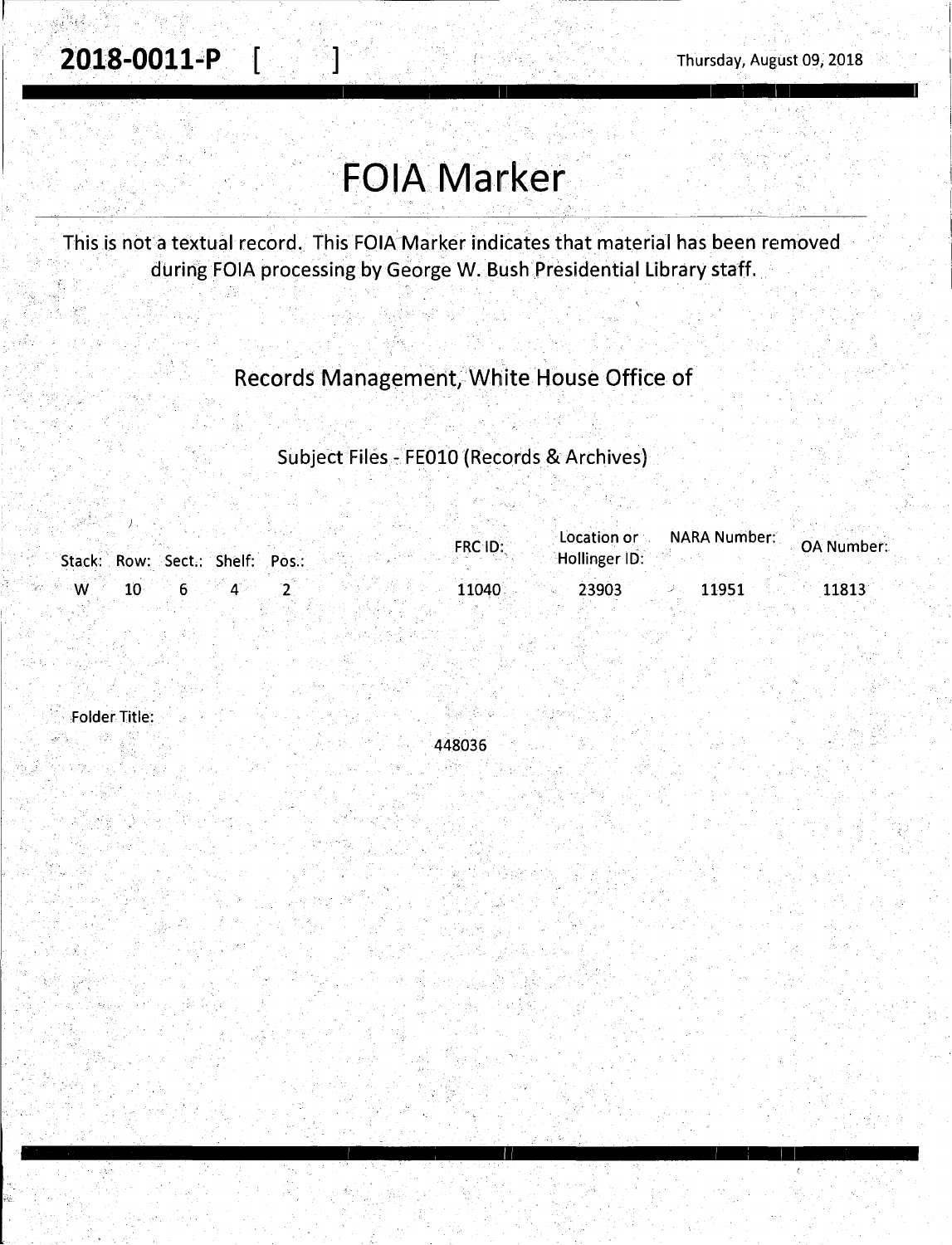## **Withdrawn/Redacted Material** The George W. Bush Library

| <b>DOCUMENT</b><br>NO.   | <b>FORM</b>                                    | <b>SUBJECT/TITLE</b>                                                                                                                                                                                       |                                                                                                                                                                               | <b>PAGES</b> | <b>DATE</b>      | <b>RESTRICTION(S)</b> |
|--------------------------|------------------------------------------------|------------------------------------------------------------------------------------------------------------------------------------------------------------------------------------------------------------|-------------------------------------------------------------------------------------------------------------------------------------------------------------------------------|--------------|------------------|-----------------------|
| 001                      | Letter                                         | Terry - To: Terry Good - From: Nancy J. Wong                                                                                                                                                               |                                                                                                                                                                               |              | $01/23/2001$ P5; |                       |
|                          |                                                |                                                                                                                                                                                                            |                                                                                                                                                                               |              |                  |                       |
|                          |                                                |                                                                                                                                                                                                            |                                                                                                                                                                               |              |                  |                       |
|                          |                                                |                                                                                                                                                                                                            |                                                                                                                                                                               |              |                  |                       |
|                          |                                                |                                                                                                                                                                                                            |                                                                                                                                                                               |              |                  |                       |
|                          |                                                |                                                                                                                                                                                                            |                                                                                                                                                                               |              |                  |                       |
|                          |                                                |                                                                                                                                                                                                            |                                                                                                                                                                               |              |                  |                       |
|                          |                                                |                                                                                                                                                                                                            |                                                                                                                                                                               |              |                  |                       |
|                          |                                                |                                                                                                                                                                                                            |                                                                                                                                                                               |              |                  |                       |
|                          |                                                |                                                                                                                                                                                                            |                                                                                                                                                                               |              |                  |                       |
|                          |                                                |                                                                                                                                                                                                            |                                                                                                                                                                               |              |                  |                       |
|                          |                                                |                                                                                                                                                                                                            |                                                                                                                                                                               |              |                  |                       |
|                          |                                                |                                                                                                                                                                                                            |                                                                                                                                                                               |              |                  |                       |
| <b>COLLECTION TITLE:</b> |                                                |                                                                                                                                                                                                            |                                                                                                                                                                               |              |                  |                       |
|                          |                                                | Records Management, White House Office of                                                                                                                                                                  |                                                                                                                                                                               |              |                  |                       |
| <b>SERIES:</b>           |                                                | Subject Files - FE010 (Records & Archives)                                                                                                                                                                 |                                                                                                                                                                               |              |                  |                       |
| <b>FOLDER TITLE:</b>     |                                                |                                                                                                                                                                                                            |                                                                                                                                                                               |              |                  |                       |
| 448036<br>FRC ID:        |                                                |                                                                                                                                                                                                            |                                                                                                                                                                               |              |                  |                       |
| 11040                    |                                                |                                                                                                                                                                                                            |                                                                                                                                                                               |              |                  |                       |
|                          |                                                |                                                                                                                                                                                                            | <b>RESTRICTION CODES</b>                                                                                                                                                      |              |                  |                       |
|                          | Presidential Records Act - [44 U.S.C. 2204(a)] |                                                                                                                                                                                                            | Freedom of Information Act - [5 U.S.C. 552(b)]                                                                                                                                |              |                  |                       |
|                          |                                                | P1 National Security Classified Information ((a)(1) of the PRA]<br>P2 Relating to the appointment to Federal office $[(a)(2)$ of the PRA<br>P3 Release would violate a Federal statute $(a)(3)$ of the PRA | b(1) National security classified information [(b)(1) of the FOIA]<br>b(2) Release would disclose internal personnel rules and practices of<br>an agency [(b)(2) of the FOIA] |              |                  |                       |
|                          | financial information $[(a)(4)$ of the PRA]    | P4 Release would disclose trade secrets or confidential commercial or                                                                                                                                      | $b(3)$ Release would violate a Federal statute $(6)(3)$ of the FOIA]<br>b(4) Release would disclose trade secrets or confidential or financial                                |              |                  |                       |
|                          |                                                | P5 Release would disclose confidential advice between the President                                                                                                                                        | information [/b)/4) of the FOIA]                                                                                                                                              |              |                  |                       |

- and his advisors, or between such advisors [a)(S) of the PRA] P6 Release would constitute a clearly unwarranted invasion of personal privacy [(a)(6) of the PRA]
- . PRM. Personal record misfile defined in accordance with 44 U.S.C.
- 2201(3);

#### Deed of Gift Restrictions

- A. Closed by Executive Order 13526 governing access to national security information.
- B. Closed by statute or by the agency which originated the document. C. Closed in accordance with resfrictions contained in donor's deed
- of gift;
- information [(b)(4) of the FOIA]
- b(6) Release would constitute a clearly unwarranted invasion of personal privacy [(b)(6) of the FOIA]

I I 1 I I I ! I I

- b(7) Release would disclose information compiled for law enforcement purposes  $[(b)(7)$  of the FOIA]
- b(8) Release would disclose information concerning the regulation of financial institutions [(b)(S) of the FOIA]
- b(9) Release would disclose geological or geophysical information concerning wells [(b)(9) of the FOIA)

Records Not Subject to FOIA

Court Sealed - The document is withheld under a court seal and is not subject to the Freedom of Information Act.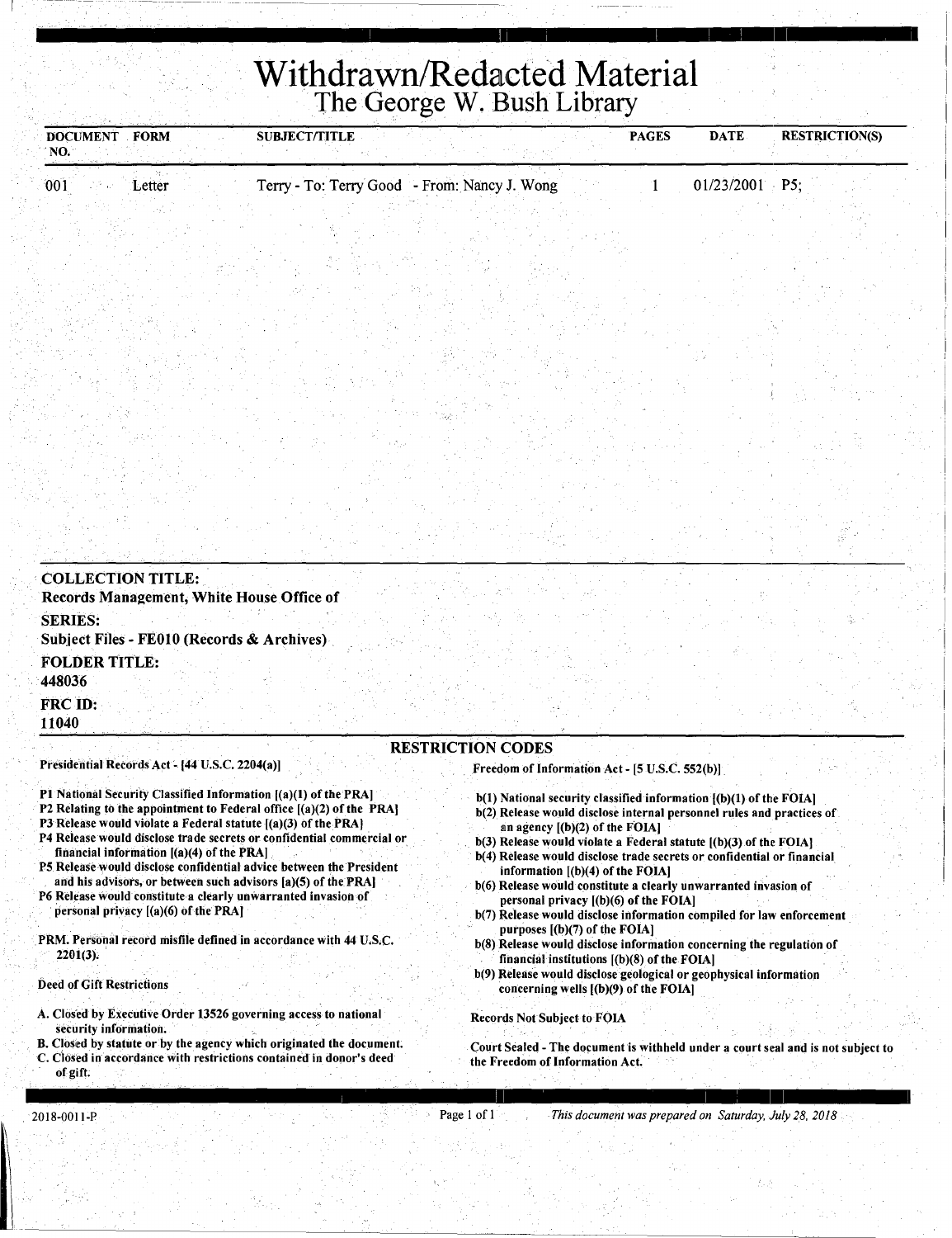

March 1, 2001

~~t,-~

MEMORANDUM FOR:

FROM;

RE:

BRETT KAVANAUGH ASSOCIATE COUNSEL  $TERRY$  GOOD OFFICE OF RECORDS MANAGEMENT

RECORDS OF THE PRESIDENT'S COMMISSION ON CRITICAL INFRASTRUCTURE PROTECTION

Attached is a letter from Nancy Wong who is currently with the Critical Infrastructure Assurance Office at the Department of Commerce. Previously, she had worked in the President's Commission on Critical Infrastructure Protection which, when the Commission ceased operation, transferred its records to ORM. They are now among the Presidential records at the NARA<br>facility in Little Rock. Transferred its records to ORM. They are now among the Presidential records at the NARA<br>facility in Little Rock.<br>Could you assist in responding to her two questions?<br> $\sqrt{2\pi}$ 

live, my answer leve my ans  $Beut$ 

L

448036

,,

 $\|U\| \leq \|U\|$ 

Called Nancy —<br>Genre Les the message

---- ------ ----------·· -----~--,.------ -- --- --- --- -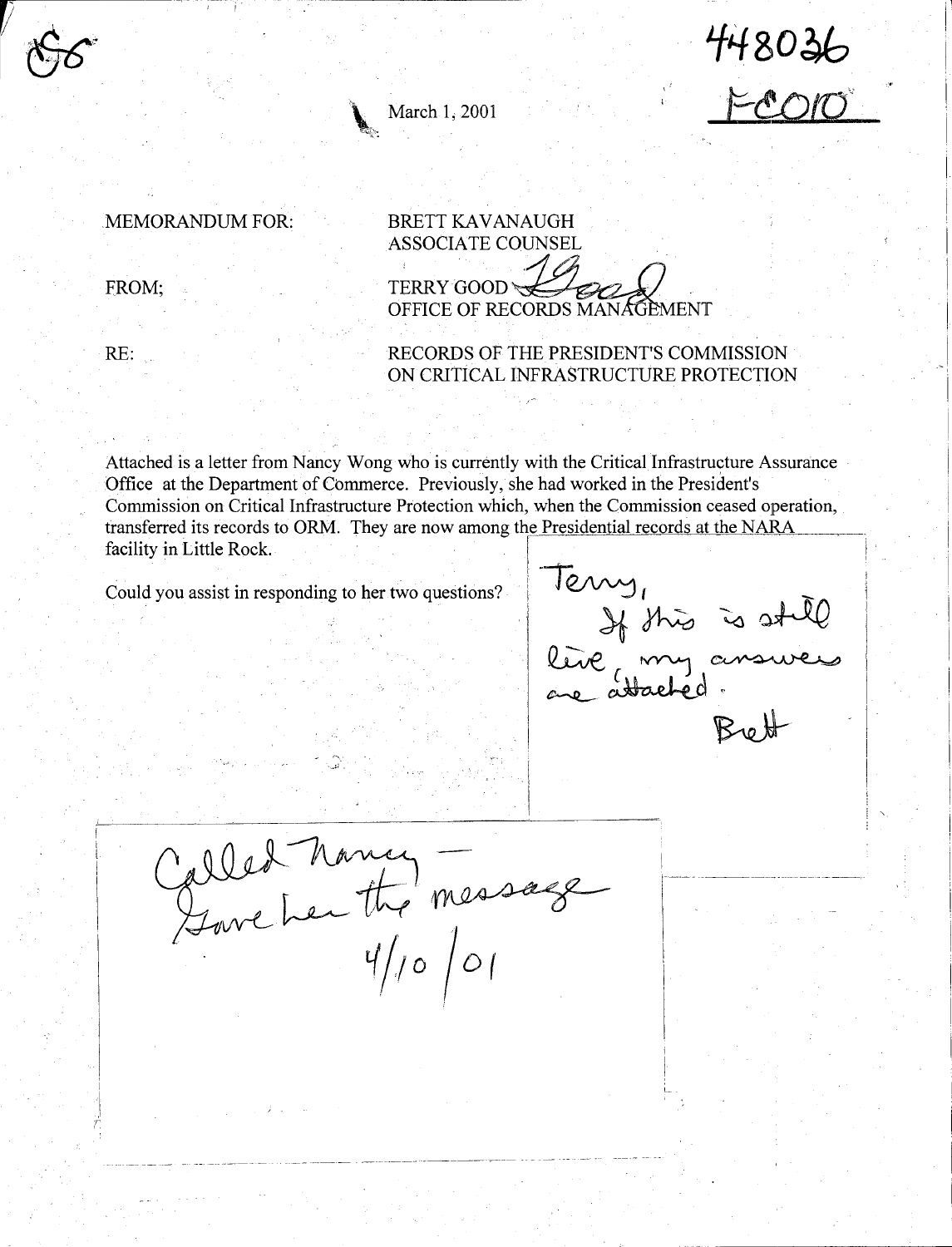|                          | Critical Infrastructure Assurance Office<br>1401 Constitution Avenue NW<br>Room BM024<br>Washington, D.C. 20230<br>Telephone: 202-482-7450<br>Facsimile: 202-482-7498/99 |                  |        |                                          |                          |
|--------------------------|--------------------------------------------------------------------------------------------------------------------------------------------------------------------------|------------------|--------|------------------------------------------|--------------------------|
| Fax                      |                                                                                                                                                                          |                  |        |                                          |                          |
| To:                      | Why<br>roode                                                                                                                                                             |                  | From:  | Nancy J. Wong                            |                          |
| Phone:                   | 202-456-2240                                                                                                                                                             |                  | Phone: | 202-482-7488                             |                          |
| Fax:                     | $202 - 456 - 2129$                                                                                                                                                       |                  | Fax:   | 202-482-7499                             |                          |
| # Pages<br>$\Box$ Urgent | Ŀ<br><b>I</b> For Review                                                                                                                                                 | D Please Comment | Date:  | <u>1-23-01</u><br>$\square$ Please Reply | D Please Recycle         |
|                          |                                                                                                                                                                          |                  |        |                                          |                          |
|                          |                                                                                                                                                                          |                  |        |                                          |                          |
|                          |                                                                                                                                                                          |                  |        |                                          | an taon 2001.<br>Ngjarje |
|                          |                                                                                                                                                                          |                  |        |                                          |                          |